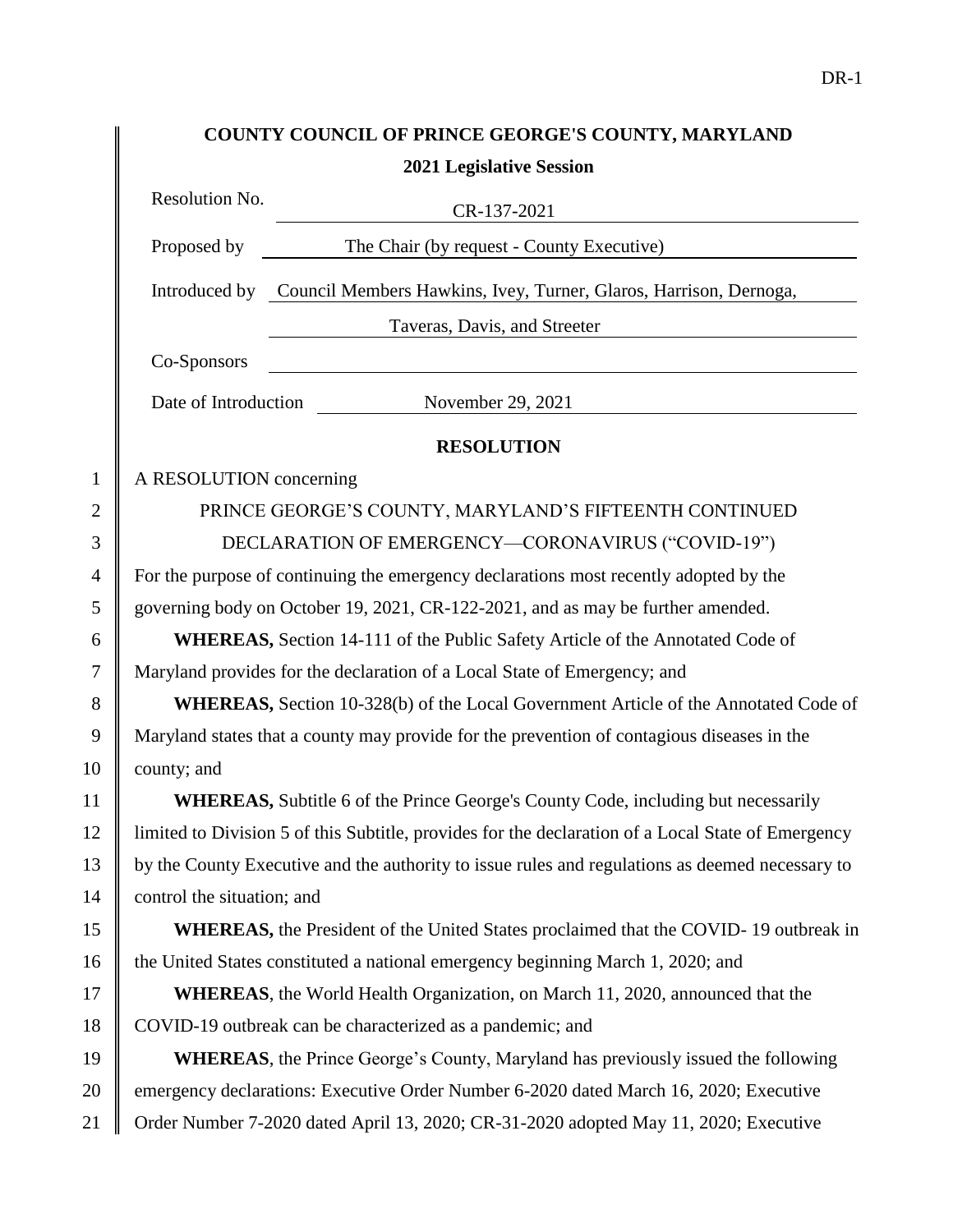CR-137-2021 (DR-1)

 Order Number 8-2020 dated May 14, 2020; Executive Order Number 10-2020 dated May 28, 2 2020; CR-51-2020 adopted June 9, 2020; Executive Order Number 13-2020 dated June 12, 2020; Executive Order Number 15-2020 dated June 25, 2020; CR-64-2020 adopted July 7, 2020; Executive Order Number 20-2020 dated September 3, 2020; CR-90-101 adopted 5 September 15, 2020 ; CR-101-2020 adopted October 13, 2020; CR-125-2020 adopted November 17, 2020; and Executive Order 27-2020 dated December 15, 2020; CR-02-2021 adopted January 12, 2021; Executive Order 3-2021 dated January 26, 202; CR-13-2021 adopted February 16, 8 2021; Executive Order 8-2021 dated March 11, 2021; CR-33-2021 adopted March 30, 2021; CR 48-2021 adopted May 11, 2021; Executive Order 11-2021 dated May 14, 2021; Executive Order 14-2021 dated May 26, 2021; Executive Order 17-2021 dated June 28, 2021 (amended Executive Order 14-2021); CR-77-2021 adopted July 6, 2021; Executive Order 18-2021 dated August 5, 2021; Executive Order 19-2021 dated August 18, 2021; Council Resolution 80-2021 adopted 13 September 8, 2021; Executive Order 21-2021 dated September 30, 2021; Executive Order 22- 2021 dated October 4, 2021(superseded Executive Order 19-2021); CR-122-2021 adopted **October 19, 2021**; and **WHEREAS**, Prince George's County, Maryland has been and continues to be severely 17 | impacted by the COVID-19 outbreak; and **WHEREAS**, as of data available through November 19, 2021, the number of COVID-19 positive cases in the County was 101,151 cases, with approximately 9951 hospitalizations and **approximately 1689 deaths; and WHEREAS**, based upon reported data analysis as of November 15, 2021, the County's 22 infection rate is .99, its positivity rate is 2.4%, the average daily case rate is 7.9 per 100,000 | residents; and **WHEREAS**, available hospital capacity as of November 8, 2021 is 49.4%, with 6% of  $\parallel$  hospitals beds in use for patients with COVID-19; and **WHEREAS**, the available hospital capacity does not take into account the shortage of

27 | health workers being reported by hospitals in the County, which places further strain on hospital 28 cess resources; and

**WHEREAS**, as of about November 18, 2021, the Centers for Disease Control and 30 Prevention is reporting that 87.2% of adult County residents ages 18 and over have received at 31 | least one vaccination and 76.8% are fully vaccinated; and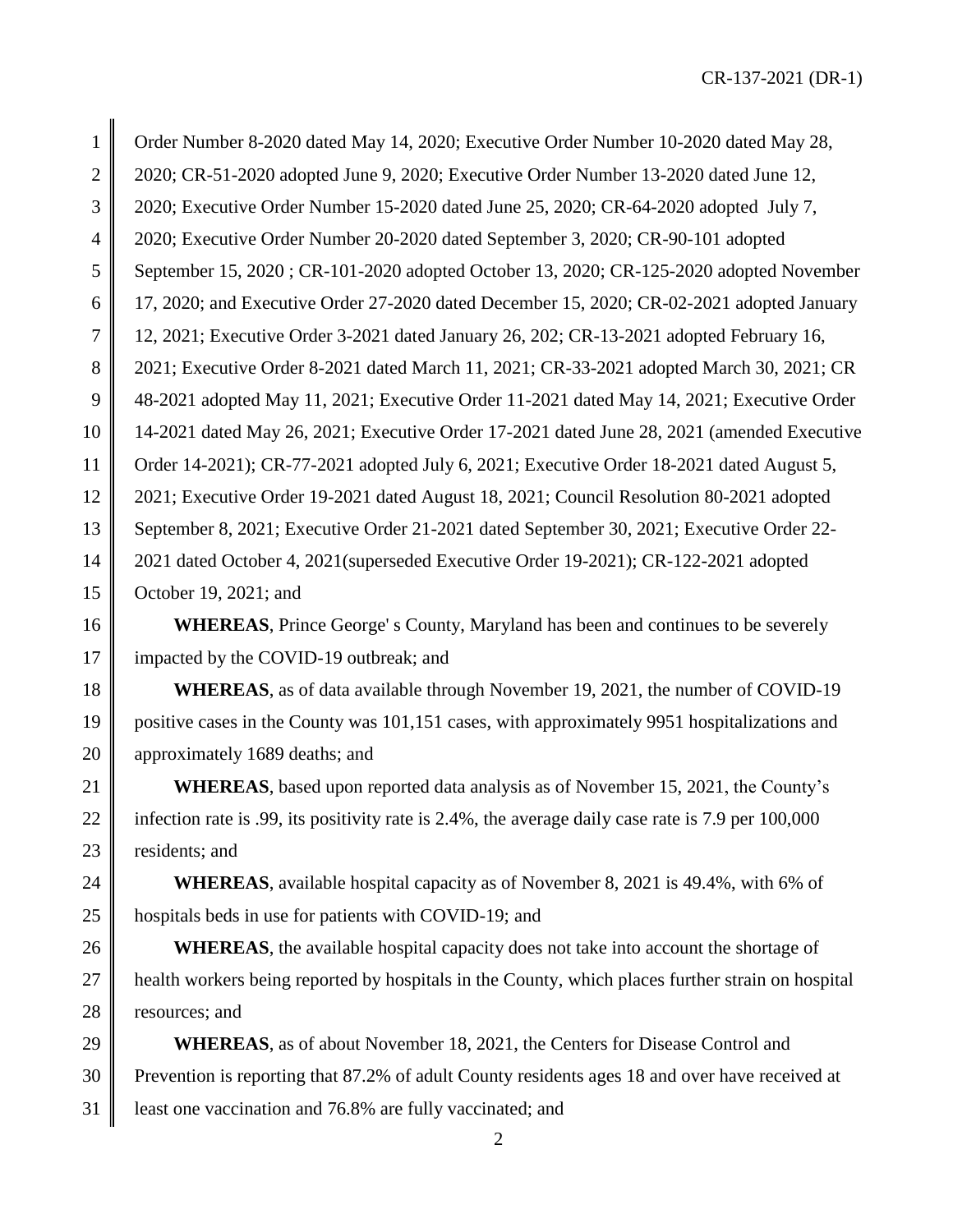**1 WHEREAS**, as of November 18, 2021, the Centers for Disease Control and Prevention is 2 reporting that 87% of County residents ages 12 and over have received at least one vaccine and 3 76.3% are fully vaccinated; and

4 **WHEREAS,** the County's health care system continues to need resources to effectively 5 combat this emergency; and

6 **WHEREAS**, Section 14-111 (b) (1) of the Public Safety Article of the Annotated Code of 7 Maryland states that the consent of the governing body is needed if a local declaration is 8 continued or renewed for more than 30 days; and

9 **WHEREAS**, CR-122-2021 remains in effect through December 9, 2021 at 5:00 p.m., 10 U unless amended or terminated sooner; and

11 **WHEREAS, COVID-19** continues to pose an imminent threat to the health, safety and 12 welfare of County residents; and

13 **WHEREAS**, several relevant metrics are now in the low or medium level of disease 14 transmission for the key metrics, and there is continued concern over community spread of new 15 COVID-19 variants, it is necessary that the County remain vigilant and cautious with its re-16 | opening planning:

17 **WHEREAS,** as of November 22, 2021, the U.S. Centers for Disease Control (CDC) has 18 indicated that the County is an area of "substantial" transmission; and

19 **WHEREAS**, available data shows that the predominant variant in the County is the highly 20 transmissible Delta variant (also known as B.1.617.2), which continues to spread and affect a 21 wider portion of the population and to create an increased risk of cases, hospitalizations, and 22  $\parallel$  death, particularly among unvaccinated individuals.

23 **NOW, THEREFORE, BE IT RESOLVED** by the County Council of Prince George's 24 County, Maryland, that Prince George's County, Maryland continue under a declaration of 25 emergency due to the COVID-19 outbreak;

26 **IT IS FURTHER ORDERED** that the Prince George's County Emergency Operations 27 **Plan remain in full force and effect until terminated by the County Executive; and** 

28 **IT IS FURTHER ORDERED** that the following rules apply to Face Coverings:

29  $\parallel$  A. "Face Covering" means a covering that fully covers a person's nose and mouth. 30 The term "Face Covering" includes, without limitation, scarves and bandanas. 31 It is recommended that all reusable Face Coverings be cleaned frequently (at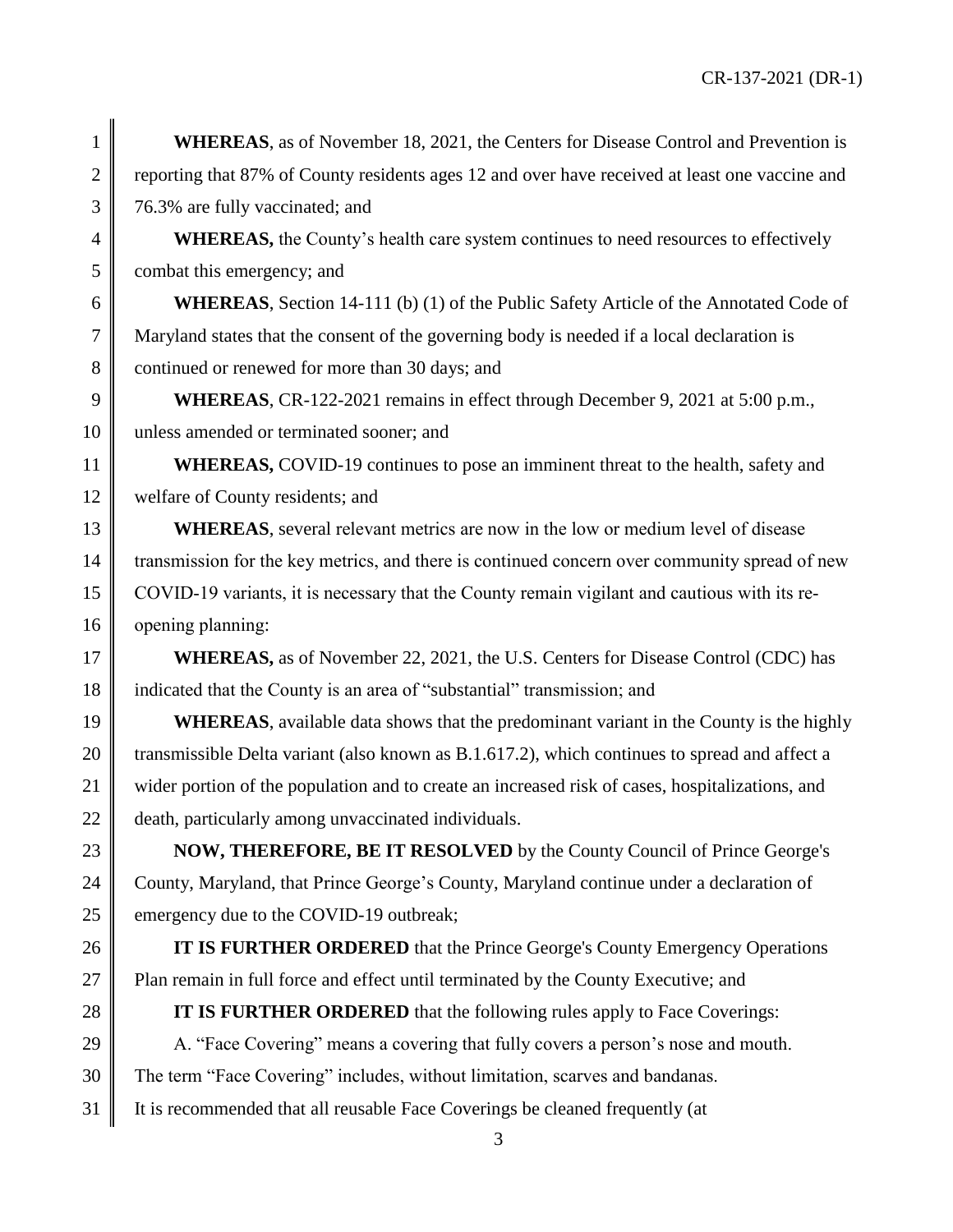11 **a** Face Covering.

1 east once per day).

2 B. All persons over the age of two are required to wear a Face Covering *indoors*

## 3 *in ALL public places, regardless of vaccination status and even where a*  4 *person is able to maintain six feet of distance from other persons*.

5 C. Requiring children ages two through five to wear a Face Covering for extended periods 6  $\parallel$  of time may be challenging. In these circumstances, wearing a mask could be prioritized for  $7 \parallel$  times where social distancing of six feet is more difficult.

8 D. Retail, restaurant, and business establishments must take all steps necessary to 9 ensure that customers and employees comply with this Resolution including signs on entrance 10 doors requiring Face Coverings to be worn and frequent announcements that persons must wear

12 E. Single-use Face Coverings shall be properly discarded in trash receptacles.

13 **F. EXCEPTIONS**. A person is not required to wear a Face Covering in an 14 establishment that is operating consistent with all State and County 15 laws/regulations if at least one of the below categories applies:

- 16 a. due to a bona fide disability or medical condition, it would be unsafe for 17 the person to wear a Face Covering; 18 **b.** wearing a Face Covering would impede communication by or with 19 persons who have a hearing impairment or other disability, where the 20 **ability to see the mouth is essential for communication;** 21 **c.** wearing a Face Covering would subject the person to an unsafe working 22 **condition**, as determined by federal, state, or local occupational safety 23 **P** regulators or workplace safety guidelines; 24 d. wearing a Face Covering would make it impossible to receive medical 25 or personal services requiring access to the face, mouth, or head,
- 26 || including without limitation, dental or medical care;
- $27 \parallel$  e. while at an establishment and consuming food or
- 28 beverages; and/or
- 29  $\parallel$  f. while in the water at a swimming pool.

30 **IT IS FURTHER ORDERED** requests for consideration of an alternative to the face 31 coverings requirements of this Resolution or questions as to compliance with this Resolution, be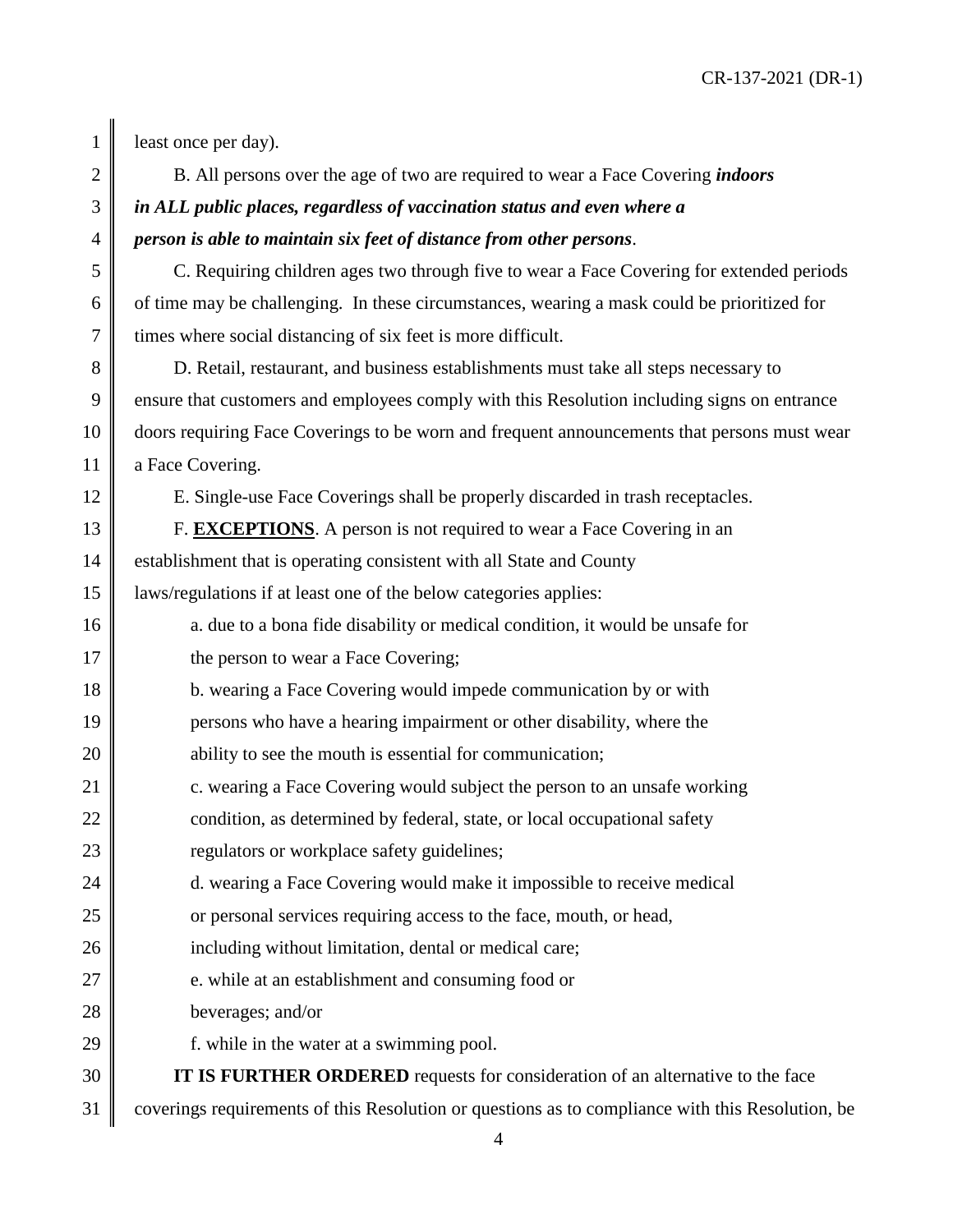1 Submitted to Covidplans  $@co.pg.md.us$  with detailed information. Inquiries will be reviewed by 2 the Health Department and Office of Emergency Management staff members. Every effort will 3 be made to provide a response within 10 business days of receipt of the request.

 **IT IS FURTHER ORDERED** unvaccinated residents are STRONGLY encouraged to get vaccinated and continue wearing their masks outdoors until they are fully vaccinated. "Fully vaccinated" means the individual has received all required dosages as applicable to the vaccine 7 ceeived, including two weeks post the date of the last dose; and

8 **IT IS FURTHER ORDERED** additional restrictions will be reinstated if the relevant 9 metrics show measurable increase in the spread of the COVID virus and that more restrictive 10 measures are needed to save lives and to protect the public safety and welfare.

11 **IT IS FURTHER ORDERED** that this Resolution will go into **effect on** 

## 12 **December 9, 2021 at 5:01 p.m.**; and

**IT IS FURTHER ORDERED** that the directives set forth herein will be enforced by the 14 Prince George's County Health Department, with the assistance of Prince George's County law 15 enforcement and other appropriate County employees as determined by the Chief Administrative 16 **Officer**, as needed; and

17 **IT IS FURTHER ORDERED** the County may continue to conduct scheduled and 18 unscheduled inspections of retail, restaurant and business establishments as needed to help 19 prevent increase in virus spread; and

 **IT IS FURTHER ORDERED** that non-compliance may subject the owner and/or operator  $\parallel$  to a fine not exceeding \$1,000 pursuant to the Prince George's County Code and/or the 22 | establishments to closure pursuant to the legal authority of the Health Officer and/or other legal  $\parallel$  authority; and

24 **IT IS FURTHER ORDERED** that the Executive Branch continue to provide regular 25 Updates to the Council Chair or Vice Chair; and

26 **IT IS FURTHER ORDERED** this declaration supersedes any inconsistent provision of a 27 | prior Council Resolution or Executive Order; and

28 **IT IS FURTHER ORDERED** that the provisions of the Resolution are severable such that 29 if any provision of this Resolution or its application to any person, entity, or circumstance is held  $30 \parallel$  invalid by any court of competent jurisdiction, all other provisions or applications of this 31 Resolution hall remain in effect to the extent possible without the invalid provision or